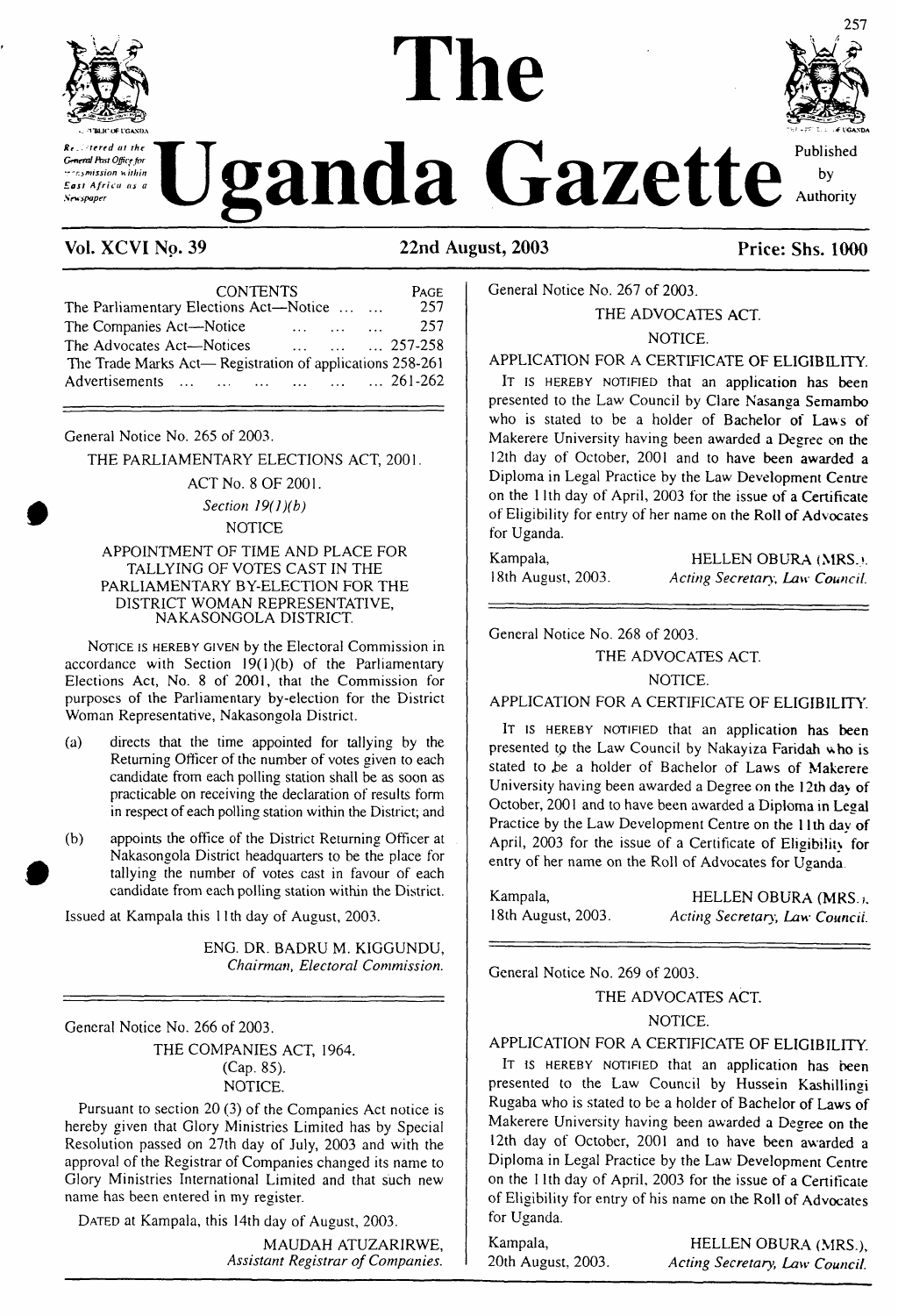General Notice No. 270 of 2003.

#### THE ADVOCATES ACT

# NOTICE.

# APPLICATION FOR A CERTIFICATE OF ELIGIBILITY.

It is HEREBY NOTIFIED that an application has been presented to the Law Council by Hilda Tomanya who is stated to be a holder of Bachelor of Laws of Makerere University having been awarded a Degree on the 16th day of January, 1998 and to have been awarded a Diploma in Legal Practice by the Law Development Centre on the 11th day of April, 2003 for the issue of a Certificate of Eligibility for entry of her name on the Roll of Advocates for Uganda.

| Kampala,           | HEL    |
|--------------------|--------|
| 20th August, 2003. | Acting |

LEN OBURA (MRS.), 20th August, 2003. *Acting Secretary, Law Council.*

General Notice No. 271 of 2003.

THE TRADE MARKS ACT. (Cap. 83). NOTICE.

NOTICE IS HEREBY GIVEN that any person who has grounds to oppose the registration of any of the marks advertised herein may within sixty days from the date of this *Gazette,* lodge a Notice of opposition on Trade Mark Form No. 6 together with a fee of Shs. 4000 in case of National applicants or US\$ 250 in case of Foreign applicants. The period of lodging Notice of opposition may be extended in suitable cases by the Registrar as he thinks fit upon such terms as he may direct. Formal opposition should not be lodged until after reasonable notice has been given by letter to the applicant so that he may have an opportunity to withdraw his application before the expense of opposition proceedings is incurred. Failure to give such notice will be taken into account in considering any application by the opponent for an order for costs if the opposition is uncontested by the applicant. Representations of the marks herein advertised can be inspected at the office of the Registrar of Trade Marks, Parliamentary Buildings. P.O. Box 7151, Kampala.





(59) (64)

(53)

- (57) *Nature of goods—* Pharmaceutical preparations for the treatment of cancer.
- (73) *Name of applicant—* Johnson & Johnson.
- (77) *Address—* One Johnson & Johnson Plaza, New Brunswick, New Jersey, U.S.A.
- (74) C/o M/s Hunter & Greig Advocates, P.O. Box 7026, Kampala.
- (22) *Date offiling application—*1st April, 2003.



- (57) *Nature ofgoods* All goods in class 3.
- (73) *Name ofapplicant—* Johnson & Johnson.
- (77) *Address—* One Johnson & Johnson Plaza, New Brunswick, New Jersey, U.S.A.
- (74) C/o M/s Hunter & Greig Advocates, P.O. Box 7026, Kampala.
- (22) *Date offiling application—*1st April, 2003.

(21) Application No. 2569<sup>1</sup> in Part "A". (52) Class 5. (54)



(53)

(59) (64)

- (57) *Nature ofgoods—* Phamaceutical preparations.
- (73) *Name ofapplicant* Sanofi\_ Synthelabo.
- (77) *Address—* 174 Avenue De France, 75013 Paris, France.
- (74) C/o M/s Hunter & Greig Advocates, P.O. Box 7026, Kampala.

(22) *Date offiling application—*13th May, 2003.

- (21) Application No. 25693 in Part "A".
- (52) Class 16. (54)

# **ONETOUCH CHANGES EVERYTHING**

(53)

(59)

(64)

(57) *Nature of goods—* Promotional materials, namely newsletters, brochures & pamphets relating to diabetes care and the products associated therewith.

- (73) Name of applicant— Johnson & Johnson.
- (77) *Address—* One Johnson & Johnson Plaza, New Brunswick, New Jersey, U.S.A.
- (74) C/o M/s Hunter & Greig Advocates, P.O. Box 7026, Kampala.
- (22) *Date offiling application—*13th May, 2003.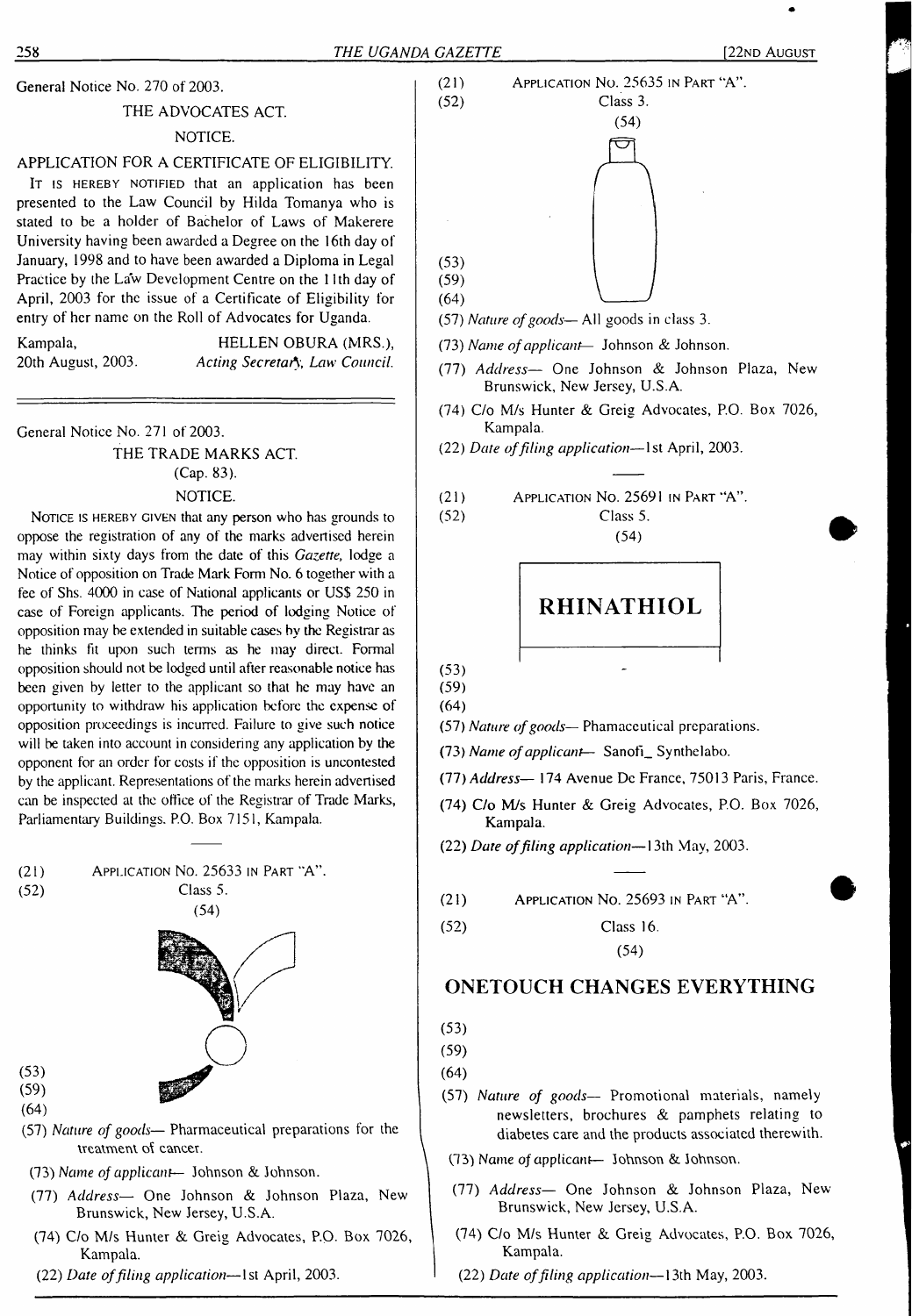(21) Application No. 25692 in Part "A". (52) Class 5. (54)

# **ONETOUCH CHANGES EVERYTHING**

- (53)
- (59)
- (64)
- (57) *Nature of goods—* Test strips for blood glucose monitoring devices.
- (73) *Name ofapplicant—* Johnson & Johnson.
- (77) *Address—* One Johnson & Johnson Plaza, New Brunswick, New Jersey, U.S.A.
- (74) C/o M/s Hunter & Greig Advocates, P.O. Box 7026, Kampala.
- (22) *Date offiling application—*13th May, 2003.
- (21) Application No. 25626 in Part "A".
- (52) Class 5.



- (53) (59)
- (64)
- (57) *Nature of goods—* Preparations for destroying vermin; fungicides, herbicides.
- (73) *Name ofapplicant—* Syngenta Limited.
- (77) *Address—* Syngenta European Regional Centre, Priestley Road, Surrey Research Park, Guildford, Surrey GU2 7YH, UK.
- (74) C/o M/s Hunter & Greig Advocates, P.O. Box 7026, Kampala.
- (22) *Date offiling application—*1st April, 2003.

| APPLICATION No. 25694 IN PART "A".<br>(21) |  |  |  |  |  |
|--------------------------------------------|--|--|--|--|--|
|--------------------------------------------|--|--|--|--|--|

(52) Class 10.

(54)

# **ONETOUCH CHANGES EVERYTHING**

- (53)
- (59)
- (64)
- (57) *Nature ofgoods* Blood glucose monitoring devices.
- (73) *Name ofapplicant—* Johnson & Johnson.
- (77) *Address—* One Johnson & Johnson Plaza, New Brunswick, New Jersey, U.S.A.
- z74) C/o M/s Hunter & Greig Advocates, P.O. Box 7026, Kampala.
- 22i *Date offiling application—*13th May, 2003.

APPLICATION NO. 25629 IN PART "A". Class 5.





*(53)Disclaimer—* Registration of this Trademark shall give no right to the exclusive use of the letter "A" apart from the mark as represented.

(59)

 $(21)$  $(52)$ 

- (64)
- (57) *Nature of goods—* Phamaceutical preparations for the treatment and prevention of cardiovascular diseases, central nervous system diseases and disorders, stroke, cancer, inflammation inflammatory diseases, respiratory' and infectious diseases, auto-immune diseases; antibiotics.
- (73) *Name ofapplicant-* Bristol-Myres Squibb Company .
- (77) *Address—* 345 Park Avenue, New York. N.Y 10154, U.S.A.
- (74) C/o M/s Hunter & Greig Advocates, P.O. Box 7026, Kampala.
- (22) *Date offiling application—*1st April, 2003.
- (21) Application No. 25696 in Part 'A". (52) Class 5.

(54)

# **CoPLAVIX**

- (53)
- (59)
- (64)
- (57) *Nature ofgoods* Phamaceutical products.
- (73) *Name ofapplicant* Sanofi\_ Synthelabo.
- *(JI) Address—* 174 Avenue De France, 75013 Paris. France.
- (74) C/o M/s Hunter & Greig Advocates, P.O. Box 7026. Kampala.
- (22) *Date offiling application—*13th May, 2003.
- (21) Application No. 25974 in Part 'A".

(52) Class 3.

# (54) **JINI**

- (53)
- (59) (64)
- (57) *Nature ofgoods—*All products listed in class <sup>3</sup> including toilet soaps, detergents, cosmetics, hair oils and other hair care products in this class, liquid soaps, cleaning and polishing and hygiene solutions.
- (73) *Name ofapplicant—* International Foodstuffs Co.
- (77) *Address—* P.O. Box 4115, Sharjah, United Arab Emirates.
- (74) C/o M/s Hunter & Greig Advocates, P.O. Box 7026, Kampala.
- (22) *Date offiling application—*7th August, 2003.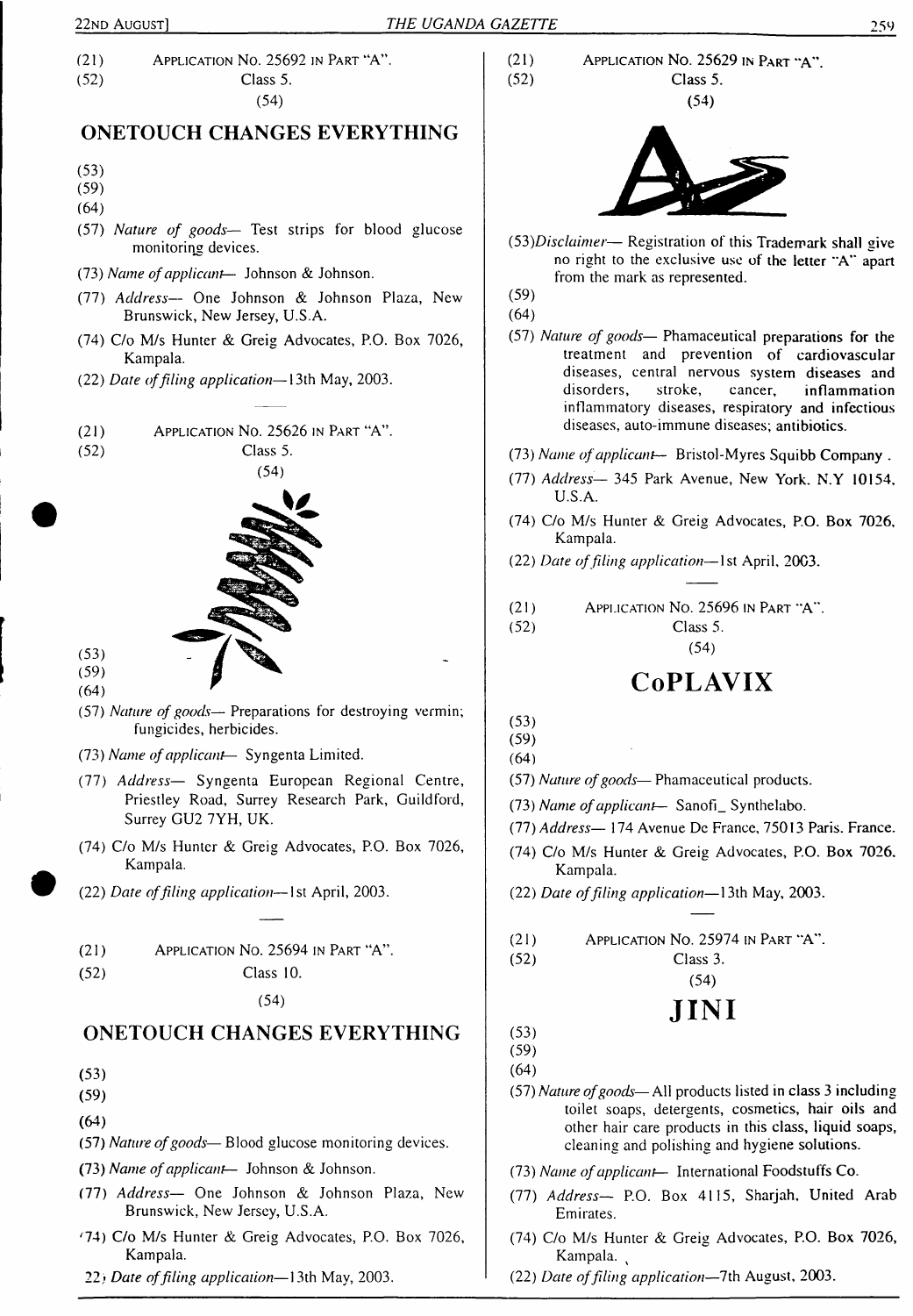

*(73) Name ofapplicant— Y.K Financial Services Ltd.*

- (77) *Address—* P.O Box 4907, Kampala.
	-
- (22) *Date offiling application—*13th August, 2003.
- (21) Application No. 26001 in Part "A".
- (52) Class 16.

(54)



- (57) *Nature ofgoods—*All goods included in class 16.
- (73) *Name ofapplicant—* MTN (U) Limited.
- (77) *Address—* P.O Box 24624, Kampala.
- (74) C/o M/s. Shonubi, Musoke & Co. Advocates, P.O. Box 3213, Kampala.
- (22) *Date offiling application—*13th August, 2003.
- (21) Application No. B771 in Part "B".
	- (54)





- (57) Nature of goods-All goods in class 3.
- (73) *Name ofapplicant—* Great Foods.
- (77) *Address—* P.O Box 9617, Kampala-Uganda.
- 
- (22) *Date offiling application—*13th August, 2003.
- Application No. 25695 in Part "A". Class 5.
	-



- (57) *Nature of goods—* Phamaceutical preparations and substances; medicated confectionery.
- (73) *Name ofapplicant—* The Boots Company PLC.
- (77) *Address—* Nottingham NG2 3AA, United Kingdom.
- (74) C/o M/s Hunter & Greig Advocates, P.O. Box 7026, Kampala.
- *(22) Date offiling application—13th May, 2003.*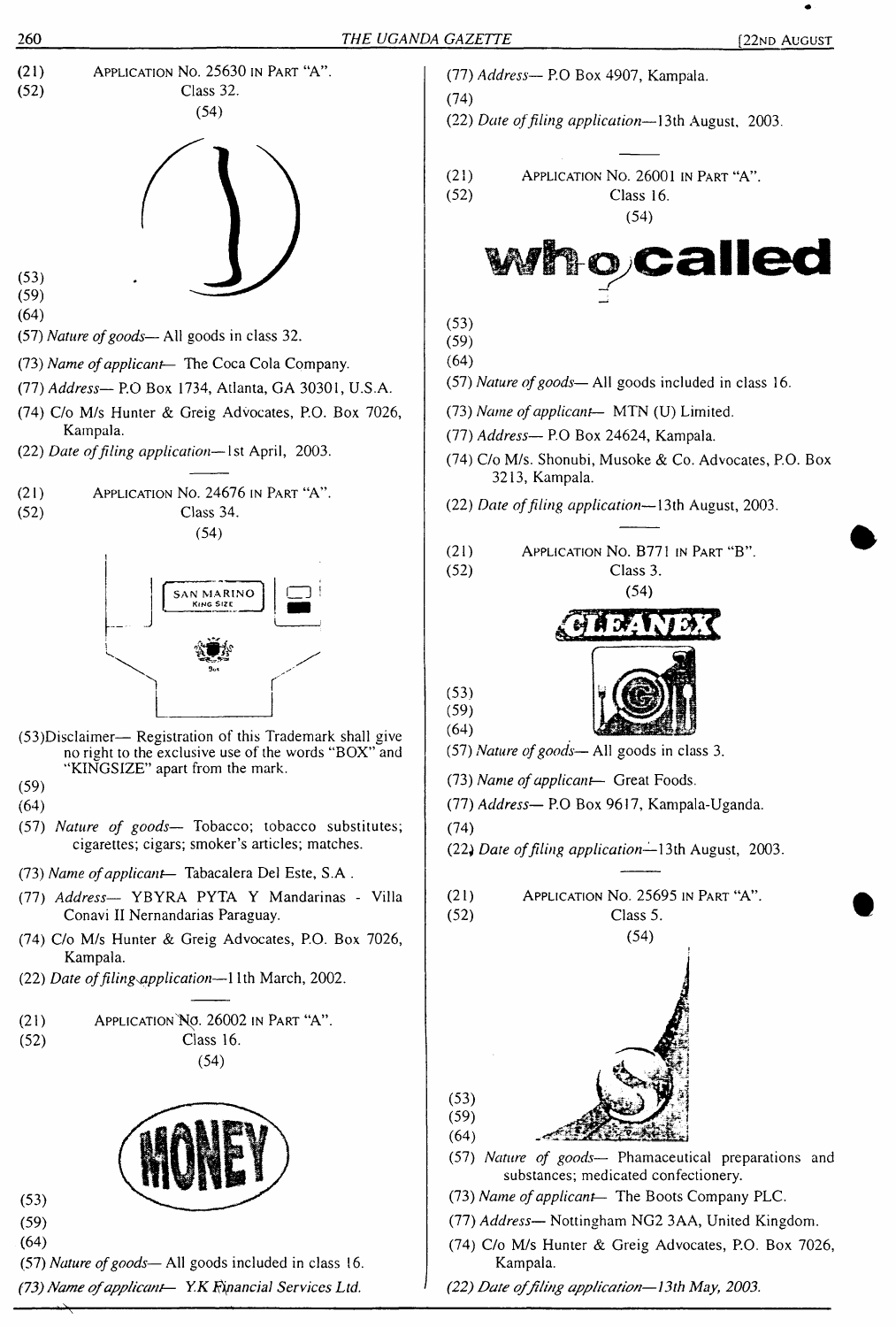$\frac{1}{21}$  Application No. 25985 in Part "A".  $Class 16.$ (54)



(53) (59) (64)

(57) *Nature ofgoods*—All goods included in class 16.

(73) *Name ofapplicant*— Bekana Institute Ltd.

(77) *Address—* P.O. Box 29710, Kampala.

(74)

(22) *Date offiling application—*11th August, 2003.

Kampala, RITA BBANGA-BUKENYA (MRS.), 19th August, 2003. Assistant Registrar of Trade Marks. 19th August, 2003. *Assistant Registrar of Trade Marks.*

# **ADVERTISEMENTS**

THE REGISTRATION OF TITLES ACT, 1964. (Cap. 205).

#### NOTICE.

# ISSUE OF SPECIAL CERTIFICATE OF TITLE.

Busiro Block 401 Plot 18 Area 5.0 Acres at Kikusa and Mawanyi.

NOTICE IS HEREBY GIVEN that after the expiration of one month from the publication hereof, I intend to issue in the names of Besweri Nsubuga of Namulanda Busiro P.O. Box 7154, 'Kampala, a special Certificate of Title under the above Block and Plot, the Certificate of Title which was originally issued having been lost.

Kampala, OPIO ROBERT, 6th August, 2003. *for ChiefRegistrar of Titles.*

THE REGISTRATION OF TITLES ACT, 1964. (Cap. 205). NOTICE.

ISSUE OF SPECIAL CERTIFICATE OF TITLE.

Kibuga Block 16 Plot 367, Area 0.25 Acres at Nsike.

NOTICE IS HEREBY GIVEN that after the expiration of one month from the publication hereof, I intend to issue in the names of Edith Naguja Nakazana of P.O Box 4233, Kampala, a special Certificate of Title under the above Block and Plot, the Certificate of Title which was originally issued having been lost.

Kampala, 15th July, 2003. OPIO ROBERT, *for ChiefRegistrar of Titles.*

# THE REGISTRATION OF TITLES ACT, 1964.

(Cap. 205).

NOTICE.

# ISSUE OF SPECIAL CERTIFICATE OF TITLE.

*Leasehold Register*—Volume 448 Folio 5, Plot No. 37, Kisoro, Kigezi.

NOTICE IS HEREBY GIVEN that after the expiration of one month from the publication hereof, I intend to issue in the names of Vithaldas Purshotam of P.O. Kisoro. a special Certificate of Title under the above Volume and Folio, the Certificate of Title which was originally issued having been lost.

Kampala, ROBERT V. NYOMBI, 14th August, 2003. *for Chief Registrar of Titles.* 14th August, 2003. *for ChiefRegistrar of Titles.*

THE REGISTRATION OF TITLES ACT, 1964. (Cap. 205).

NOTICE.

ISSUE OF SPECIAL CERTIFICATE OF TITLE.

Busiro Block 409 Plot 1, Area 8.9 Acres at Sisa & Sanda.

NOTICE IS HEREBY GIVEN that after the expiration of one month from the publication hereof, I intend to issue in the names of Yuda Buwule of Mazi Musale Busiro P.O Nadangira, a special Certificate of Title under the above Block and Plot, the Certificate of Title which was originally issued having been lost.

Kampala, 11th August, 2003.

OPIO ROBERT, *for ChiefRegistrar of Titles.*

THE REGISTRATION OF TITLES ACT, 1964. (Cap. 205).

#### NOTICE.

# ISSUE OF SPECIAL CERTIFICATE OF TITLE.

Singo Block 149 Plot 53, Area 2.00 Hectares at Mityana.

NOTICE IS HEREBY GIVEN that after the expiration of one month from the publication hereof, I intend to issue in the names of Frank Mperese and Matia Mukasa of P.O Box 9. Mityana, a special Certificate of Title under the above Block and Plot of the Mailo Register, the duplicate Certificate of Title which was originally issued having been lost.

Mityana, 21st May, 2003.

ROBERT NYOMBI, *for ChiefRegistrar of Titles.*